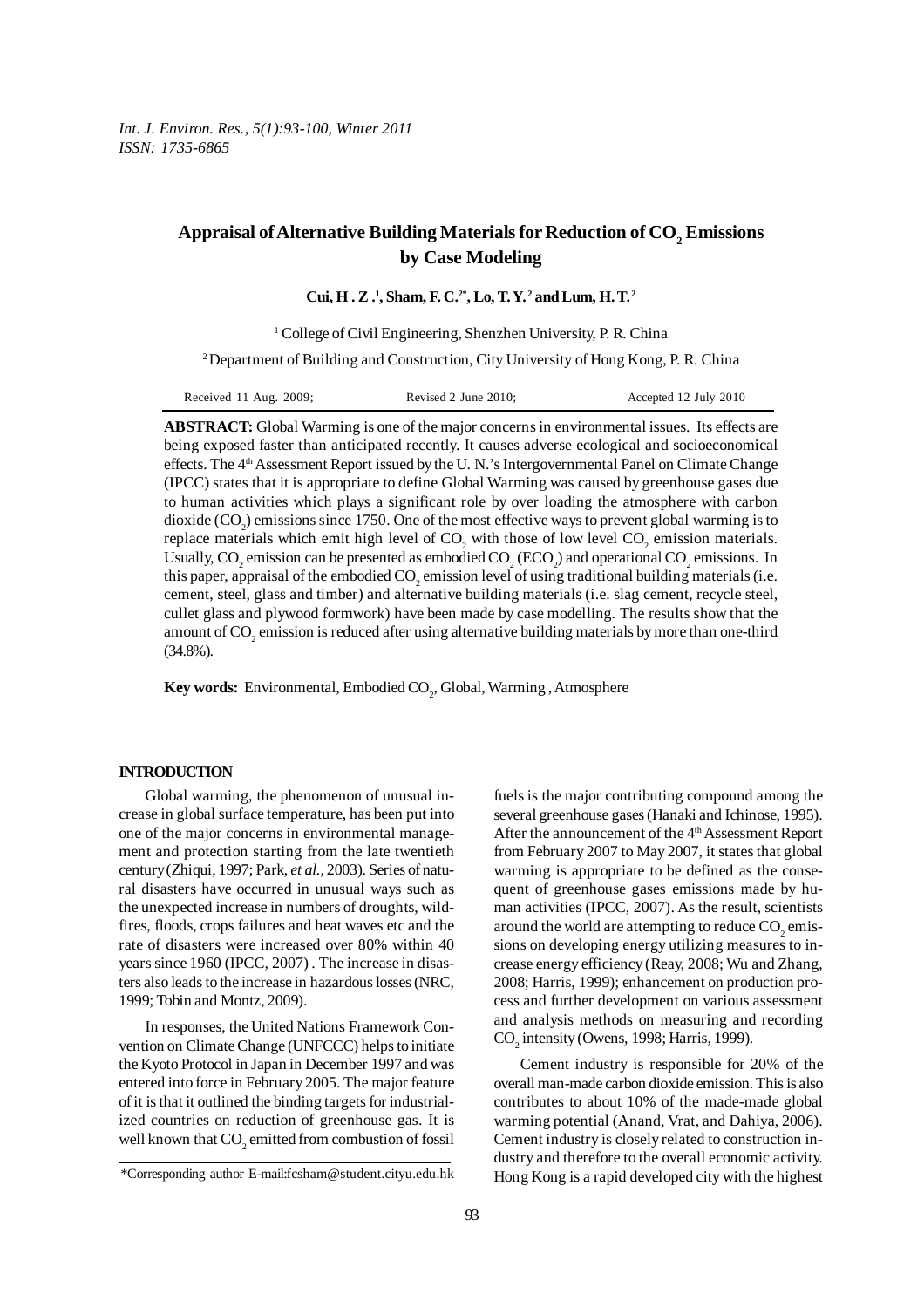population density in east Asia. During the 80s and 90s, substantial numbers of high-rise residential buildings were built without considering the environmentally friendly aspect (Chen *et al.,* 2001). Besides, it is shown that more than half of the total primary energy requirement in Hong Kong is from commercial and residential buildings (Lam and Ng, 1994).

Therefore, the objective of this study is trying to appraise the results on  $\mathrm{CO}_2$  emission reduction by reducing the use of traditional materials by substituting with alternative building materials (i.e. slag cement, recycled steel, cullet glass and plywood formwork). Besides, the performance of reducing total  $\mathrm{CO}_2$  emission by substituting alternative building materials will be verified by a case study on a typical high rise building in Hong Kong.

## **MATERIALS & METHODS**

This study aims to presents a model by estimating the amount of  $CO<sub>2</sub>$  emission reduction on constructing a typical high rise building before and after substituting traditional building materials with the proposed environmentally friendly building materials. Four major building materials namely cement, steel, glass and timber will be substituted with alternative building materials slag cement, recycled steel, cullet glass and plywood respectively. The amount of  $\mathrm{CO}_2$  emission is estimated by referring to the total weight of different building materials used multiplied by the  $CO<sub>2</sub>$  emission intensity of those materials obtained from previous researchers (Table 2). The study based on some assumptions that the strengths of the traditional and alternative materials are the same.

The formula for calculation is expressed as follows:

 $V \times D \times C =$  Amount of CO<sub>2</sub> emission (kg) (**Equation 1**)

Where as:  $V =$  volume of building material used  $(m^3)$ D = Density of the building material  $(kg/m<sup>3</sup>)$  $C =$  Embodied carbon dioxide emission  $(\text{kg CO}_2 / \text{ton})$ 

The total amount of CO2 emitted by the traditional building materials will hence be calculated and compared with those emitted by the suggested building materials. Therefore, the total percentage reduction on CO2 emission by using the alternative building materials can be concluded. The conceptual model of this study is shown in Fig. 1.



**Fig. 1. Methodology of case modeling in this study**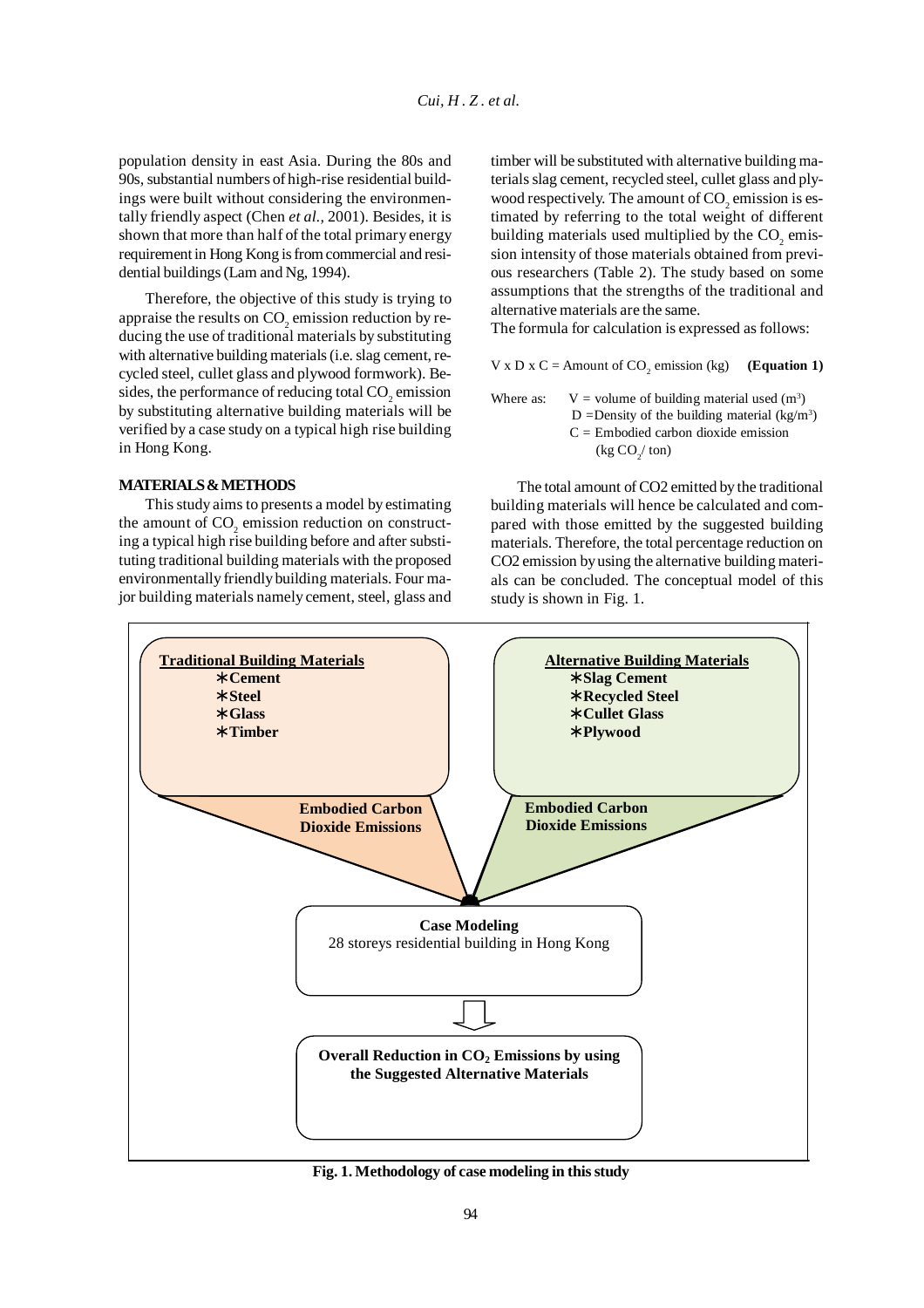The effects of using alternative materials are examined with a 28-stories high rise building with typical floor plan shown in Fig. 2.Total volumes of the materials used are calculated by referring to floor plans of the building and the results are shown in the following Table 1. The total weights of the materials used are calculated by referring to Equation 1, given that the densities of the four assessed building materials are known.

Life cycle analysis is used in many studies on estimating the total  $\mathrm{CO}_2$  emission of a residential building (Adalberth, 1997; Arena and de Rosa, 2003). Generally, it consists of four steps: goal definition and scope, inventory analysis, impact analysis and improvement assessment (Curren, 1996). However, the methodology of these two analysis still requires further development (Owens, 1998), therefore, this study may only focuses on inventory analysis. Carbon dioxide emissions are quantified based on their embodied carbon dioxide intensity which is released by the energy consumed to create the building.

According to Dimoudi and Tompa (2008), Construction industry is one of the biggest consumers of resources and raw materials. The embodied ECO<sub>2</sub> intensity is usually presented as mass of embodied carbon dioxide per unit mass of material which is expressed as kilograms of CO<sub>2</sub> per ton of material (kgCO<sub>2</sub>/t) (ISE, 1999). In this study, the embodied carbon dioxide emissions of the four traditional building materials, cement, steel, glass and timber, are compared to those of the alternative building materials. Basically, carbon dioxides are emitted mainly during the manufacturing process. Therefore, the amounts of carbon dioxide emissions of the four building materials studied by former researchers are summarized in the following Table 2.



**Fig. 2. Floor plan of the target building for case modeling**

|  | Table 1. Total volume and weight of the target building |  |
|--|---------------------------------------------------------|--|
|  |                                                         |  |

|                         | Total Volume $(m^3)$ | Density $(kg/m^3)$  | Total Weight (kg) |
|-------------------------|----------------------|---------------------|-------------------|
| Concrete -              | 5792.5               |                     |                   |
| Cement                  | 695.1                | 3150                | 2189565           |
| Steel-                  |                      |                     |                   |
| <b>Reinforced Steel</b> | 154.1                | 7850                | 1209685           |
| <b>Steel H-pile</b>     | 2131.1               | 223                 | 475235            |
|                         | (total length)       | (unit weight, kg/m) |                   |
| Glass windows           | 18.7                 | 3500                | 65450             |
| Timber formwork         | 154.6                | 550                 | 85030             |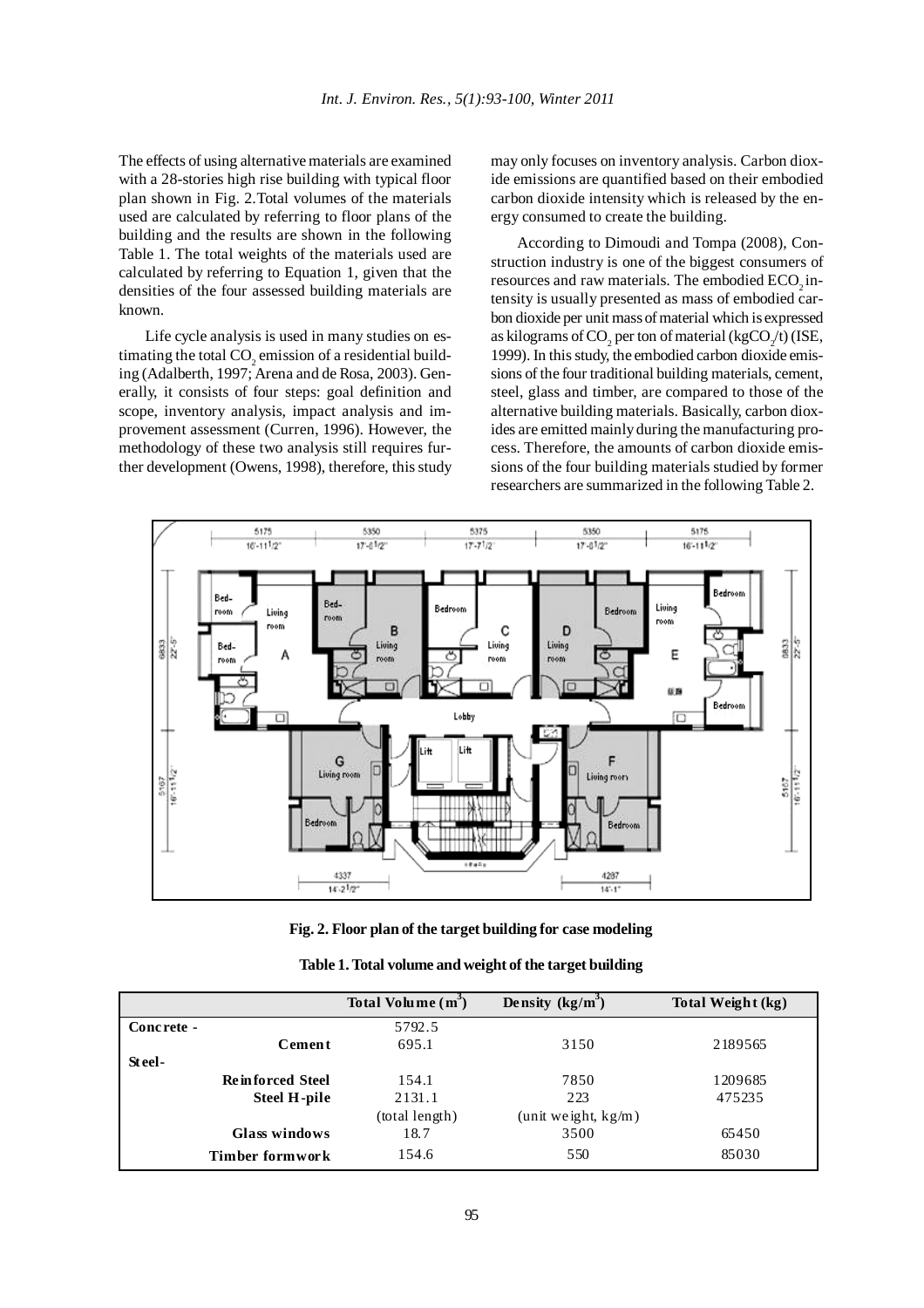| CO <sub>2</sub> emissions during manufacturing process |                                        |                                                         |                                                       |                                                  |
|--------------------------------------------------------|----------------------------------------|---------------------------------------------------------|-------------------------------------------------------|--------------------------------------------------|
|                                                        | Ref. (ISE, 1999)<br>[ $kg CO \sim/l$ ] | Ref. (Hammond<br>and Jones, $2006$ )<br>[ $kg CO_2/t$ ] | Ref<br>(Seo and Hwang,<br>2001);<br>[ $kg CO \sim$ 1] | Remarks                                          |
|                                                        |                                        | 820                                                     | 815                                                   | In General                                       |
| Cement                                                 |                                        | 755                                                     |                                                       | Portland Slag Cement<br>$(8\% \text{ slag})$     |
|                                                        |                                        | 279                                                     |                                                       | Portland Slag Cement<br>$(64-73\% \text{ slag})$ |
|                                                        | 119                                    |                                                         |                                                       | In-situ subStrut                                 |
|                                                        | 163                                    |                                                         |                                                       | In-situ superStruct                              |
| Concrete                                               |                                        | 163                                                     |                                                       | Mix(1:1.5:3)                                     |
|                                                        |                                        | 211                                                     |                                                       | Mix(1:1:2)                                       |
|                                                        |                                        |                                                         | 46 kg $CO2/t$                                         | Ready mix                                        |
|                                                        | 2030                                   |                                                         |                                                       | Structural                                       |
|                                                        | 2698                                   |                                                         |                                                       | Sheet                                            |
| Steel                                                  | 1656                                   |                                                         |                                                       | <b>Stainless</b>                                 |
|                                                        |                                        | 1790                                                    | 1992.6[kg $CO_2/t$ ]                                  | Section                                          |
|                                                        |                                        | 1640                                                    |                                                       | Sheet                                            |
|                                                        | 1130                                   | 770                                                     |                                                       | General                                          |
| Glass                                                  |                                        | 1126                                                    |                                                       | Toughened                                        |
|                                                        |                                        |                                                         | 840.7[kg $CO_2/t$ ]                                   | Sheet glass                                      |
| Timber                                                 | 1465                                   | 750                                                     | 740.7[kg CO2/t]                                       |                                                  |

| Table 2. Summaries of previous researchers on embodied carbon dioxide emissions of different building |
|-------------------------------------------------------------------------------------------------------|
| materials                                                                                             |

According to Table 2. we concluded that data sourced from Hammond and Jones (2006), it gives a more comprehensive data on carbon dioxide emissons by different building materials. The total amount of  $\mathrm{CO}_2$  emission can be calculated by Equation 1 and the results are shown in Table 3.

As shown in Table 3. reinforced steel is having the highest  $\text{ECO}_2$  intensity (1790kg  $\text{CO}_2$ /t) followed by steel H-pile (1640 $kg CO_2/t$ ). It means that steel emits the largest amount of  $\mathrm{CO}_2$  when it is used to produce a component. This gives us a signal that usage of steel must be reduced in order to obtain a significant reduction in the overall emissions of carbon dioxide. Besides, steel is also the major part of a building and it possesses the highest percentage (60%) of the total carbon dioxide emission when comparing to the other building materi-

als. The percentage distribution of the total  $\mathrm{CO}_2$  emissions of the four selected building materials is shown in Fig. 3.

This study mainly focused on the four major building materials used in the construction industry: cement, steel, glass and timber. Each of them emits different amount of  $\mathrm{CO}_2$  during construction and it is wellknown that  $CO<sub>2</sub>$  emissions induced from combustion during production is the major contributing compound (Hanaki and Ichinose, 1995). Different measures or action plans have been carried out globally in order to reduce  $CO_2$  emissions (Reay, 2008; Wu and Zhang, 2008). Many environmentally friendly materials are developed which can be used to replace the traditional materials and they are introduced in the following paragraphs.

| <b>Materials</b>     | Total Weight (kg) | $ECO2$ Intensity<br>$\frac{1}{2}$ CO <sub>2</sub> /t) | Total $ECO2$<br>Emissions $(x10)$ <sup>o</sup> |
|----------------------|-------------------|-------------------------------------------------------|------------------------------------------------|
| Cement               | 2189565           | 820                                                   | 1795                                           |
| <b>Reinforcement</b> | 1209685           | 1790                                                  | 2165                                           |
| Steel H-pile         | 475235            | 1640                                                  | 779                                            |
| Glass windows        | 65450             | 770                                                   | 50                                             |
| <b>Timber</b>        | 85030             | 1350                                                  | 115                                            |

| Table 3. Material Inventory and $\mathrm{ECO}_{_2}$ Emissions |  |  |
|---------------------------------------------------------------|--|--|
|---------------------------------------------------------------|--|--|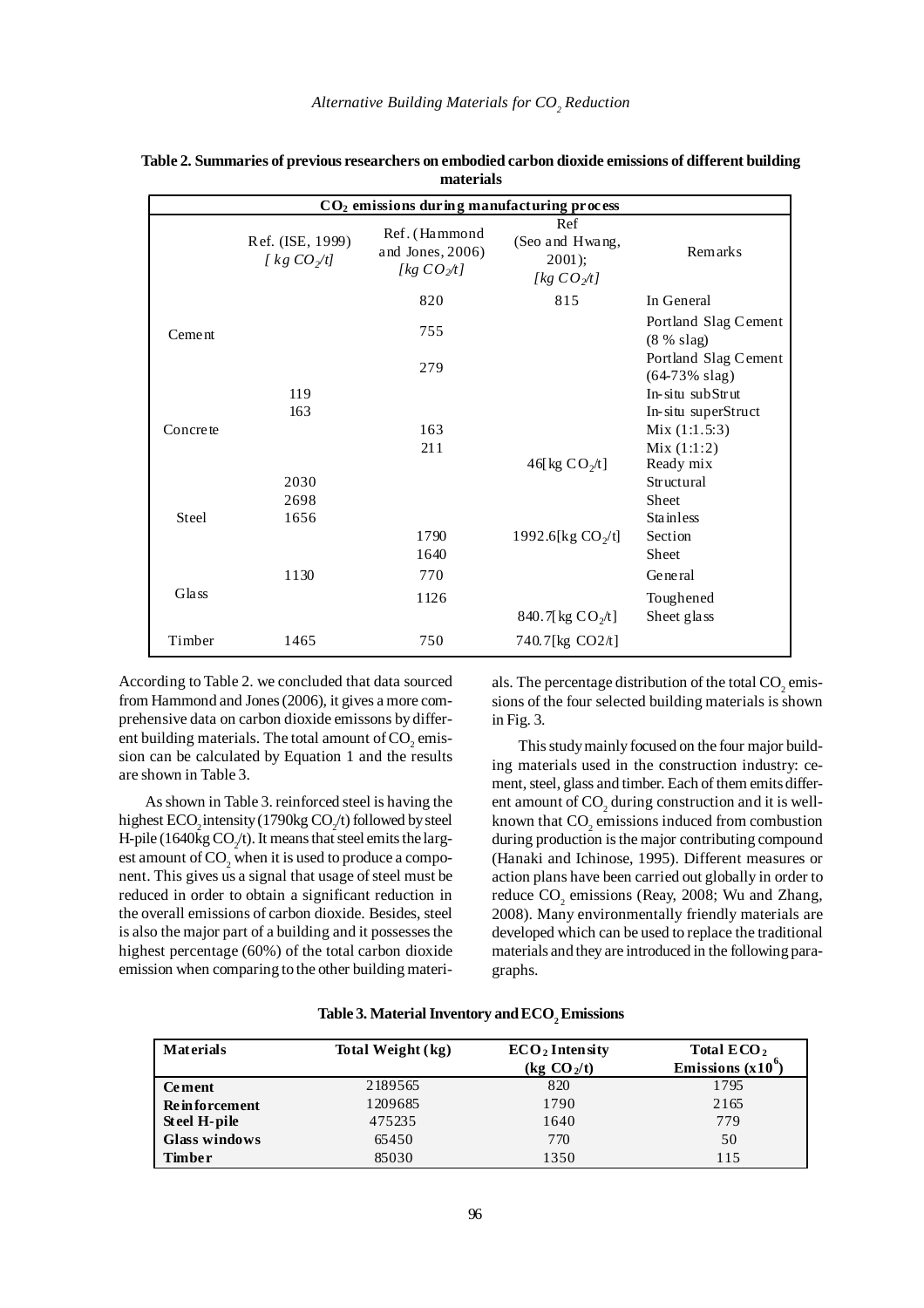

Fig. 3. Breakdown of percentage of the total ECO<sub>2</sub> emissions produced by cement, timber, glass and steels

Cement is the major component in making concrete which is the most general building materials used in construction works (Seo and Hwang, 2001). As mentioned before, cement production contributes 5% of the global carbon dioxide emissions and it is mainly come from combustion of fossil fuels and from calcinations process. Besides, it contributes about 36.4%, which is the second high; of the carbon dioxide emissions in construction (refer to Fig. 3). The cement industry has reduced the amount of  $CO<sub>2</sub>$  emission significantly since the early 1980's and many researches are still focusing on studies on further reduction of the release of carbon dioxide. There are many proposed methods such as: improve energy efficiency by using high-efficiency classifiers, motor systems and process control systems (Feng, Ross, and Wang, 1995). One of the approaches is to add alternative materials, e.g. slag cement to partially substitute ordinary cement in concrete mixtures. Higher reduction of  $\mathrm{CO}_2$  emissions can be achieved by adding higher proportion of slag cement in the concrete mixtures. Moderate strength can still be obtained by having 50%-60% slag proportion (Fu, *et al.,* 2000) Therefore, the slag cement proportion is set at 60% in the case modelling. In Table 2, it shows that around 34% of  $CO<sub>2</sub>$  emissions can be reduced by substituting 64-73% ordinary cement with slag cement in concrete mixtures (Hammond and Jones, 2006) and the percentage reduction is shown in Table 4.

Steel is used in reinforced concrete and structural steel design structures. It has very high embodied carbon dioxide intensity (ISE, 1999), i.e. more carbon dioxide will be emitted in making steel and uses it in construction. Besides, carbon dioxide emitted from steel production is about 5%-15% of the total carbon dioxide emissions in some key developing countries and it even contributes about 60% of the overall carbon dioxide emissions in construction (refer to Fig. 3). Therefore, it is urged to replace steel with a more environmentally friendly material for construction and recycled steel is suggested in this study. Recycled steel is manufactured entirely by recycled scrap iron. It is salvaged from automobiles, appliances and steel- reinforced structures e.g. demolished reinforced concrete buildings. According to Das and Kandpal (1997), by using recycled steel, CO<sub>2</sub> emissions can be reduced by about 35% when compared to virgin steel It is due to less energy and combusion are required to extract impurities in recycled steel.

Glass is in increasing consumption on many high rise commercial buildings for construction of curtain wall recently. Therefore, finding ways to reduce the carbon dioxide emission from glass becomes necessary with the increasing proportion of glass being used in buildings. Fortunately, glass can be recycled very easily. Cullet glass is the recycled crushed glass which can be added during glass manufacturing process (Cook, 1978). It is more energy efficient than making glass from basic raw materials and it can be accounted up to 90% of the raw materials for making glass. Basically, there are two ways of  $CO_2$  reduction by adding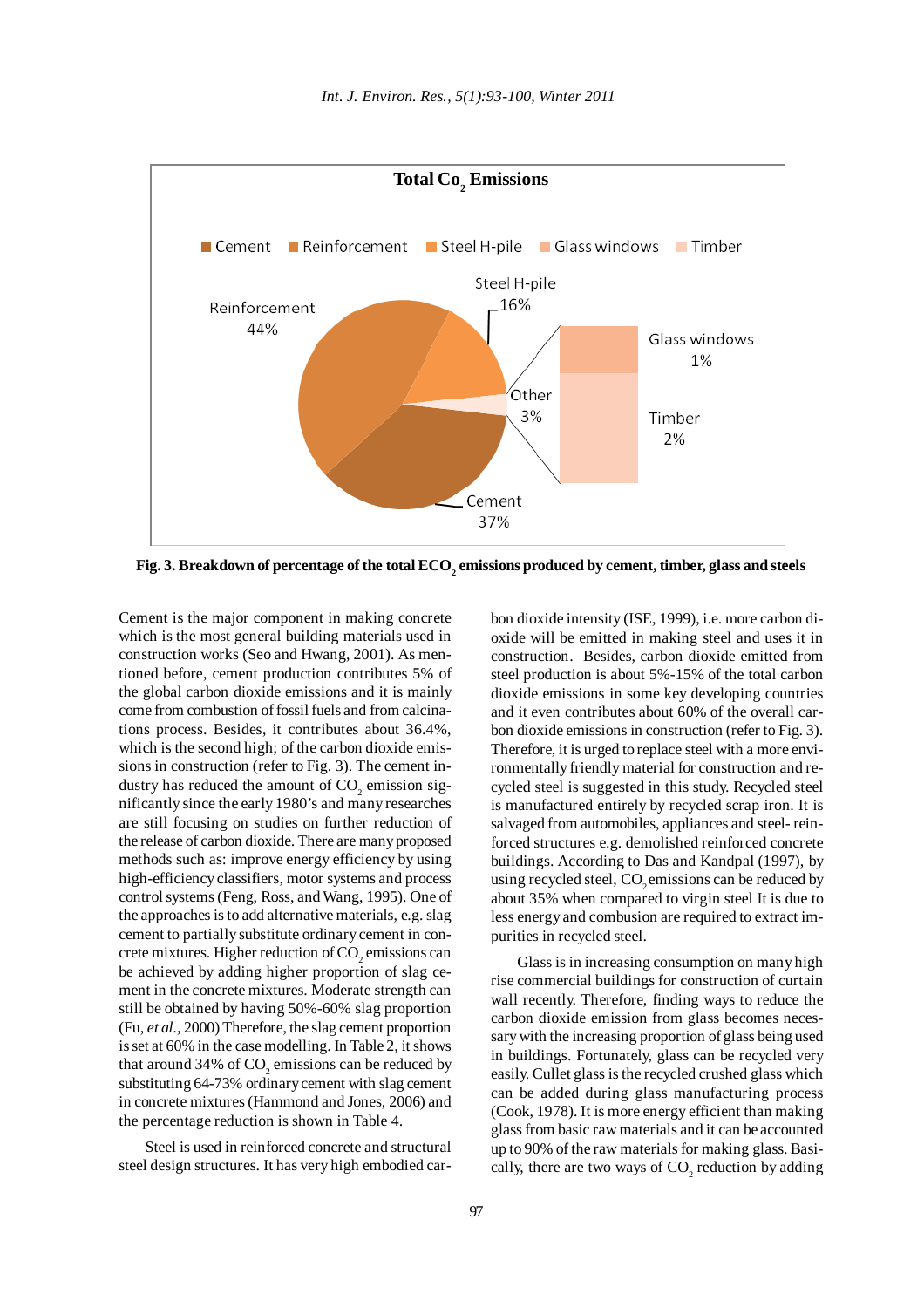cullet: 1) reduction in fuel consumption; and 2) reduction in usage of soda ash, limestone and dolomite. They are all carbonates which give off carbon dioxide when melted. The research from Larsen et al. (2009), it is estimated that carbon dioxide emissions can be reduced by 500kg CO<sub>2</sub> per tonne of cullet glass for remelting. When compare to ISE (1999), the embodied carbon of producing glass, i.e.  $770 \text{kg CO}_2$  per ton of glass, about 65% of the  $CO_2$  emission can be reduced per ton.

Timber is also being widely used as formwork or finishes in the building houses in many countries. When comparing to other building materials, such as aluminium, steel, bricks or concrete, wood requires less processing energy which results to smaller amount of carbon dioxide emissions. It can also be seen in Table 3 that the embodied carbon dioxide of timber is very low when compared to concrete and steel. Therefore, it is recommended to use timber instead of other materials for housing (Buchanan and Levine, 1999). However, on the other hand, it is a problem when timber is used as formwork since it is required to be removed after construction process and the major problem of timber is it is non-reusable or only can be reused for small numbers of times. Therefore, unusable timber turns to construction waste. In order to solve this problem, traditional timber formwork is replaced with steel or plastic formworks because these materials can be recycled for more times after use. However, the carbon dioxide emission for turning raw material into steel or plastic is already very high which overweighs the advantages gained from their re-usefulness. Therefore, it is suggested to use a more environmentally friendly timber – plywood, which has lower embodied carbon dioxide (ISE, 1999), to replace traditional timber formwork instead of using steel or plastic formworks. Four types of alternative building materials are suggested in this study: slag cement replacing ordinary cement, recycled steel replacing steel, cullet glass replacing ordinary glass and plywood formwork replacing the timber formwork. The percentage reduction of carbon dioxide emissions by using these four types of alternative building materials are summarized in the following Table 4.

### **RESULTS & DISCUSSION**

The following Table 5 summarizes the total  $CO<sub>2</sub>$ emissions before and after using the suggested alternative materials. The percentage of  $\mathrm{CO}_2$  emissions are referring to Table 4.

According to Table 5. there is about 1.7 million kg  $CO<sub>2</sub>$ reduction after the use of alternative materials. The percentage reduction of  $\mathrm{CO}_2$  emissions by using alternative building materials is more than one-third of the total  $\mathrm{CO}_2$  emissions (34.8%). The percentage distributions among the proposed environmentally friendly materials are summarized in the following Fig. 4.

|  |  | Table 4. Percentage reduction of CO <sub>,</sub> emission by using slag cement, recycled steel, cullet glass and plywood |
|--|--|--------------------------------------------------------------------------------------------------------------------------|
|--|--|--------------------------------------------------------------------------------------------------------------------------|

| Alternative building<br>materials | Weight used in<br>construction $(\% )$ | Percentage of $CO2$<br>emission $(\% )$ | References                      |
|-----------------------------------|----------------------------------------|-----------------------------------------|---------------------------------|
| Slag cement                       | 60                                     | $-34$                                   | (Hammond and Jones,<br>2006)    |
| Recycled steel                    | 40                                     | $-3.5$                                  | (Das and Kandpal, 1997)         |
| Cullet glass                      | 100                                    | $-6.5$                                  | (Larsen, A. W. et al.,<br>2009) |
| Plywood                           | 100                                    | $-11$                                   | (ISE, 1999)                     |

| <b>Traditional materials</b>    | Total ECO <sub>2</sub><br><b>Emissions</b> | Alternative materials     | ECO <sub>2</sub><br>Reduction | Total ECO <sub>2</sub><br><b>E</b> missions |
|---------------------------------|--------------------------------------------|---------------------------|-------------------------------|---------------------------------------------|
|                                 | $(x10^6)$ kg                               |                           | $($ %)                        | $(x10^6)$ kg                                |
| Cement                          | 1795                                       | Slag cement $(60\%)$      | $-34$                         | 1185                                        |
| <b>Reinforced Steel</b>         | 2165                                       | Rec ycled steel $(40\%)$  | $-35$                         | 1407                                        |
| Steel H-pile                    | 779                                        | Rec vc led steel $(40\%)$ | $-35$                         | 506                                         |
| Glass windows                   | 50                                         | Cullet glass $(100\%)$    | $-65$                         | 17.5                                        |
| <b>Timber</b>                   | 83                                         | Plywood $(100\%)$         | $-11$                         | 74                                          |
| Total CO <sub>2</sub> Emissions | 4896                                       | Total $CO2$ Emissions     |                               | 3190                                        |

Table 5. Summaries of  $\mathrm{CO}_2$  reduction of the target building on before and after use of alternative materials

Total CO<sub>2</sub> Reduction **1706 Percentage Reduction 34.8%**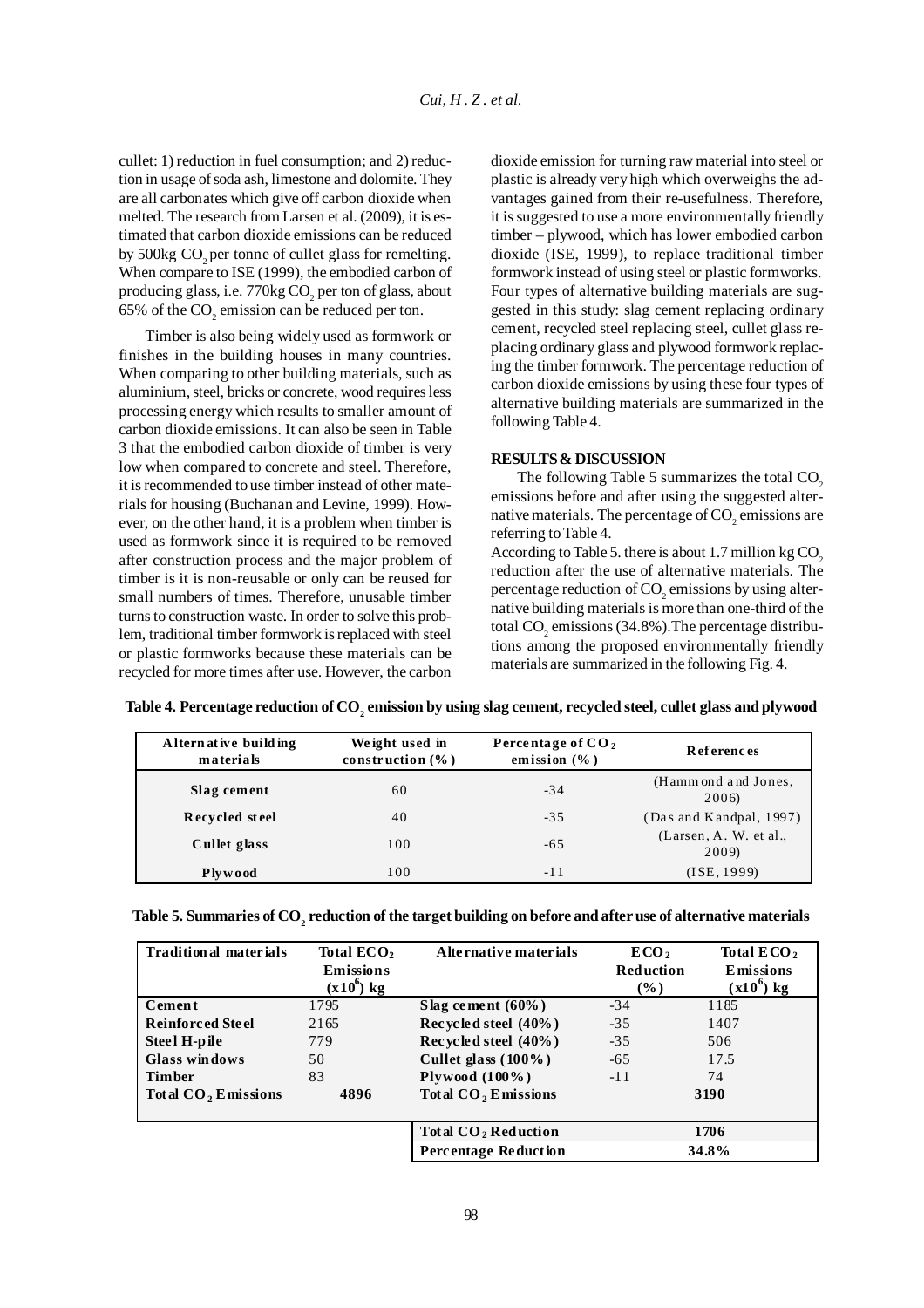

Fig. 4. Chart of percentage distribution of different materials on overall CO<sub>2</sub> reduction

According to Fig. 4. cullet glass and plywood contribute very small percentage of the overall  $CO<sub>2</sub>$  emission reduction and they are only about 1%. The largest proportion of percentage reduction falls to recycled steel used in reinforcement (45%) followed by use of slag cement (37%). The results show that in order to reduce  $\mathrm{CO}_2$  emission significantly, steel and cement is in high priority to be replaced or substituted by other environmentally friendly materials followed by glass or timber substitution.

### **CONCLUSION**

This paper concludes that the idea of replacing or substituting the four major traditional building materials with the proposed environmentally friendly building materials can achieve a satisfactory result on reducing more than one-third  $(34.8\%)$  of the total CO<sub>2</sub> emissions. In order to significantly reduce the emission of carbon dioxide, cement and steel are placed in high priority to be replaced by alternative building materials. Besides, the results are quite encouraging and given a general idea to the construction industry on the beneficial impact to the environment by using environmentally friendly materials. At least, the greenhouse gas, carbon dioxide can be greatly reduced by substitution. In summary, this study presents a simple but more realistic model on promoting the usage of alternative building materials in constructing high-rise buildings.

#### **REFERENCES**

Adalberth, K. (1997). Energy use during the life cycle of buildings: a method. Building and Environment, **32 (4)**, 317- 320.

Anand, S., Vrat, P., and Dahiya, R. (2006). Application of a system dynamics approach for assessment and mitigation. Journal of Environmental Management, **79**, 383-398.

Arena, A. P. and de Rosa, C. (2003). Life cycle assessment of energy and environmental implications of the implementation of conservation technologies in school buildings in Mendoza-Argentina. Building and Environment, **38**, 359- 368.

Buchanan, A. H., and Levine, S. B. (1999). Wood-based building materials and atmospheric carbon emissions. Environmental Science and Policy, **2**, 427-437.

Chen, T. Y., Burnett, J. and Chau, C. K. (2001). Analysis of embodied energy use in the residential building of Hong Kong. Energy, **26**, 323-340.

Cook, R. F. (1978). The collection and recycling of waste glass (cullet)next term in previous termglassnext term container manufacture. Conservation and Recycling , **2 (1)**, 59-69.

Curren, M. A. (1996). Environmental life-cycle assessment. New York: McGraw-Hill.

Das, A. and Kandpal, T. C. (1997). Iron and Steel manufacturing technologies in India: estimation of CO2 emission. International Journal of Energy Research, **21**, 1187- 1201.